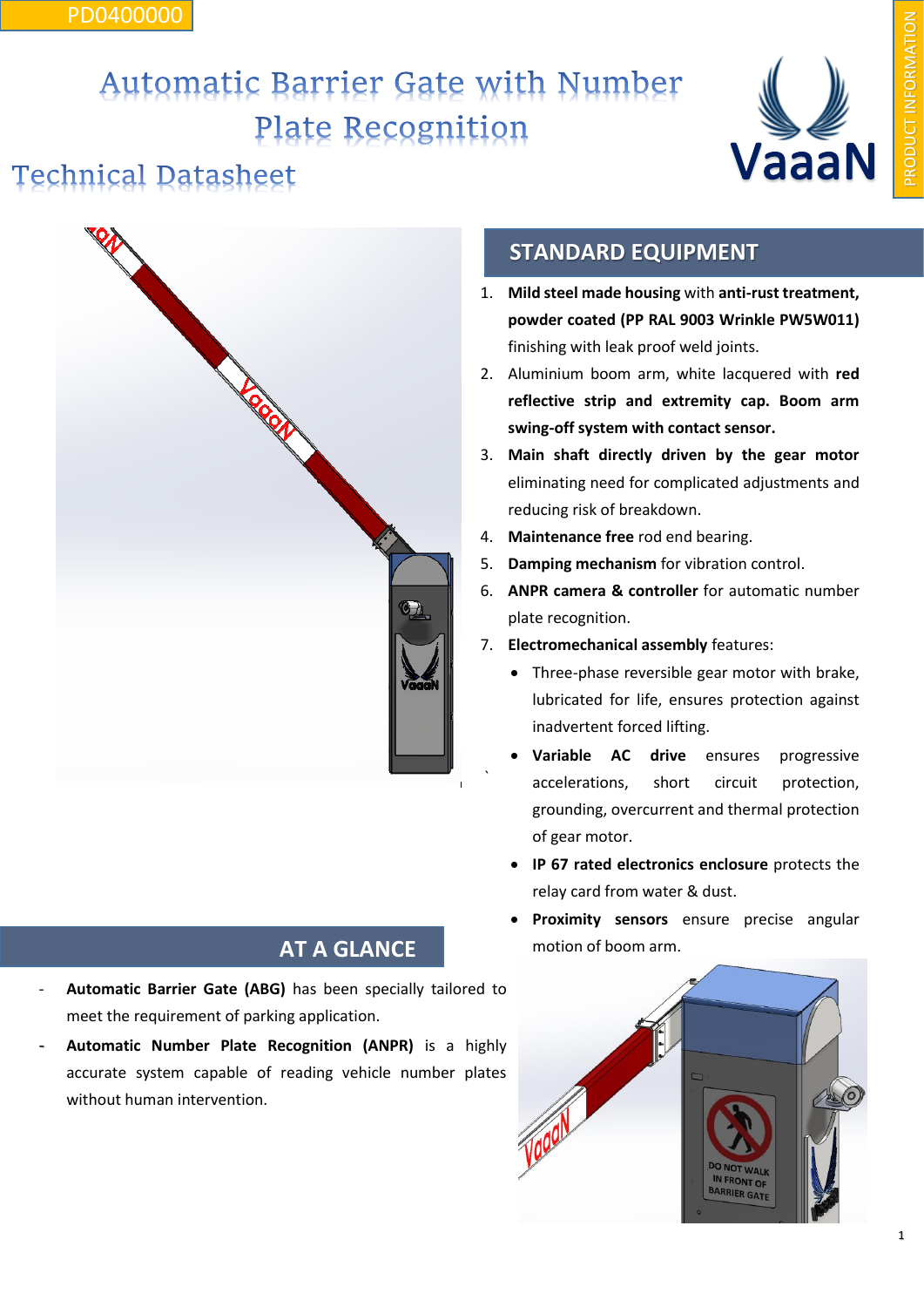## Automatic Barrier Gate with Number Plate Recognition



### **TECHNICAL SPECIFICATION**

| <b>ANPR Camera</b>            |                                                                                             |
|-------------------------------|---------------------------------------------------------------------------------------------|
| Sensor                        | 1/3", progressive scan, 4.0 megapixel, CMOS, Up to 30m (98 ft.) IR range                    |
| Day/Night                     | IR-cut filter with auto switch (ICR)                                                        |
| <b>General Function</b>       | Watermark, IP Address Filtering, Tampering Alarm, Alarm input, Alarm output, Access Policy, |
|                               | ARP Protection, RTSP Authentication, User Authentication                                    |
| Storage                       | Micro SD, up to 128 GB                                                                      |
| <b>Automatic Barrier Gate</b> |                                                                                             |
| Electrical power              | 230 V, 1 phase, 50 Hz                                                                       |
| supply                        |                                                                                             |
| Motor                         | 4 pole, 0.5 HP / 0.37 KW                                                                    |
| Operating time                | 0.6 to 0.9 second or, as required                                                           |
| Operating                     | $-25^{\circ}$ C to $+60^{\circ}$ C                                                          |
| temperature                   |                                                                                             |
| Relative humidity             | 95% max, without condensation                                                               |

PRODUCT INFORMATION

RODUCT INFORMATION